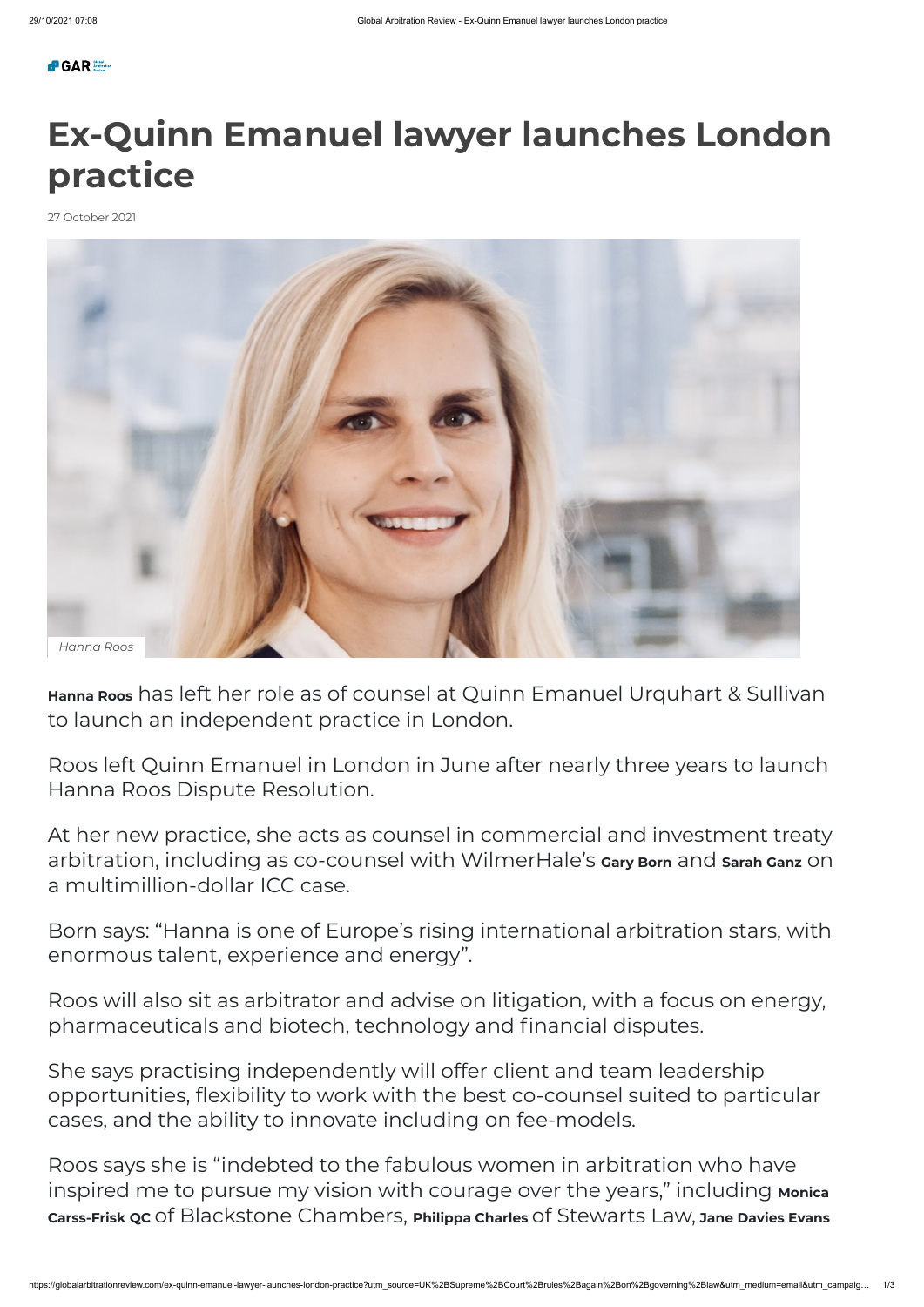of 3 Verulam Buildings, UK arbitrator **Lucy Greenwood** and LCIA director general **Jacomijn van Haersolte-van Hof**.

A Finnish national, Roos is a solicitor-advocate in England and Wales and also qualified in Ireland.

She spent six years at Freshfields Bruckhaus Deringer and five years at Latham & Watkins, where she was promoted to senior associate before joining Quinn Emanuel as of counsel in 2018.

Her ICSID experience includes acting for Dubai investment company Rasie FZE in a US\$300 million claim against Armenia over an expropriated rail and road project; and Belgrade-based Serbia Broadband on a **[claim](https://globalarbitrationreview.com/broadband-provider-brings-icsid-claim-against-serbia)** against Serbia over alleged harassment by state authorities.

While at Latham, Roos acted in a number of high-value gas pricing disputes under ICC rules, and pharmaceutical disputes including an investigation into wrongful conduct of employees and doctors running a compromised multidrug clinical trial. She also acted for a French insurer in **an ICC [claim](https://globalarbitrationreview.com/bank-of-cyprus-defeats-icc-insurance-products-claim)** against the Bank of Cyprus.

Latham partner **Philip Clifford QC** says "Hanna's drive and determination is sure to serve her well in her exciting new venture."

At Freshfields, Roos represented Kenya as it assisted the Mau Mau population in their High Court claim against the UK for alleged torture during Kenya's fight for independence, resulting in a £20 million settlement.

She worked principally with former Freshfields partner **Constantine Partasides QC**, now of Three Crowns, who says: "More than just a talented and dedicated client lawyer, Hanna has had chutzpah since the beginning of her career. She deserves congratulations for her new endeavour, and I am one of many in our community that will be wishing her great success."

Roos has contributed to the ICCA-CPR-New York City Bar working group that released a draft cybersecurity protocol for international arbitration for consultation. The protocol was awarded the 2018 GAR "best development" award.

She is also the author of a **[diversity checklist](https://www.hannaroos.com/diversity-leadership/)** designed to make arbitration more

inclusive. At Latham, she co-founded the global Parent Lawyers Group to ensure that fathers and mothers can progress in the law. Roos thanks her husband for being "my greatest champion and holding the fort of two little boys and a puppy" so that she can focus on her arbitration practice.

**John Ellison** at FTI Consulting says he has worked with Roos in two large international arbitrations and that she is "an exceptionally able and hardworking lawyer, fantastically good at drafting, who is also pleasant to work with. A total star – the best of her generation."